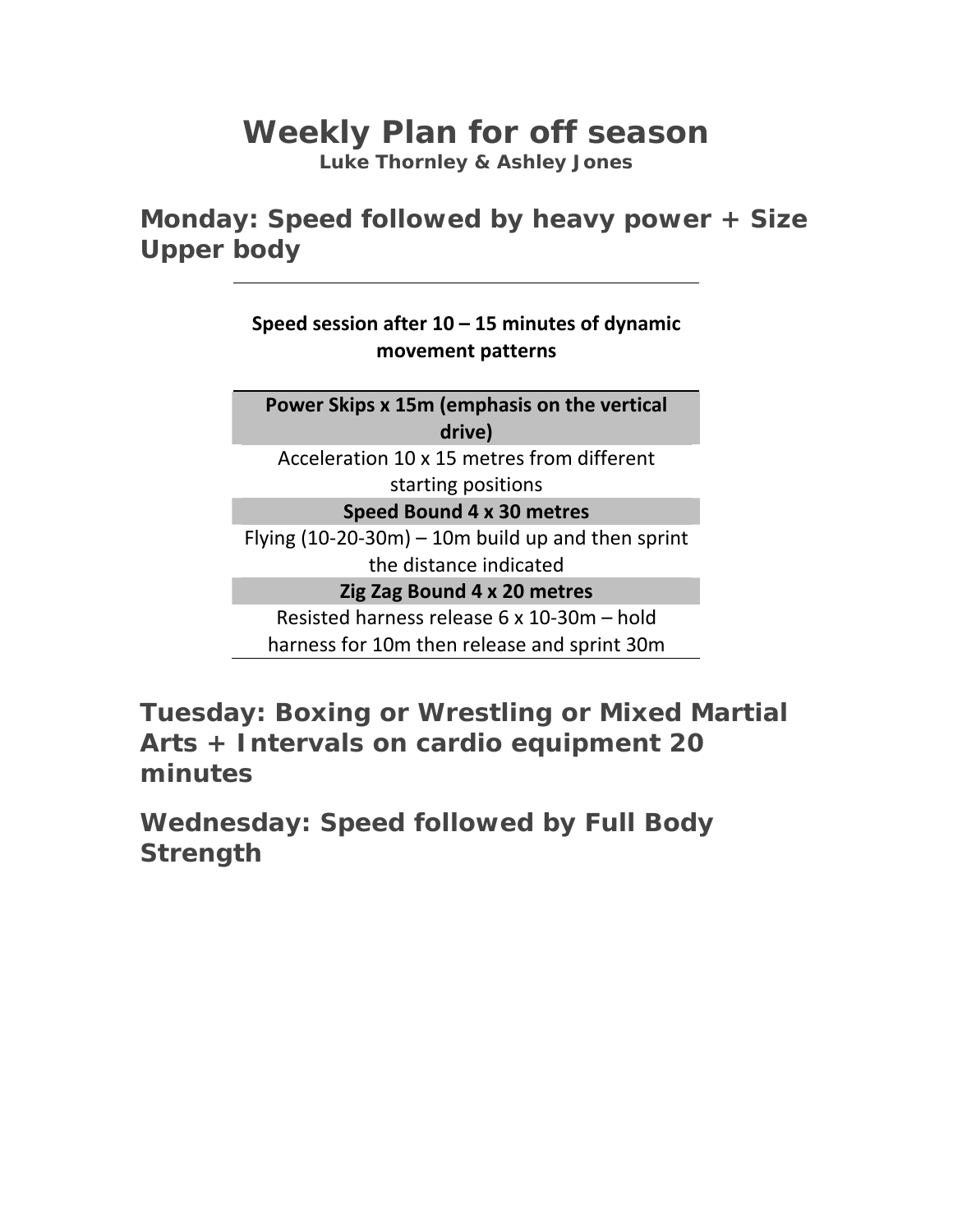**Max Velocity Speed Session after 10 – 15 minutes of dynamic movement patterns**

**Repeat circuit x 3 Short Bungee (20m) 10m sprint –20m Power Skip ‐20m sprint Long Bungee (30‐40m) 10m sprint –20m Speed Bound ‐20m sprint Parachute release (22m resist‐30m) 10m sprint –20m Zig Zag Bound ‐20m sprint Post circuit W1 3x 40 @ 100% (120m) W2 3x 50 @ 100% (150m) W3 3x 60 @ 100% (180m)**

**Thursday: Boxing or Wrestling or Mixed Martial Arts + intervals on cardio equipment 20 minutes** 

**Friday: Speed followed by light power + size upper body**